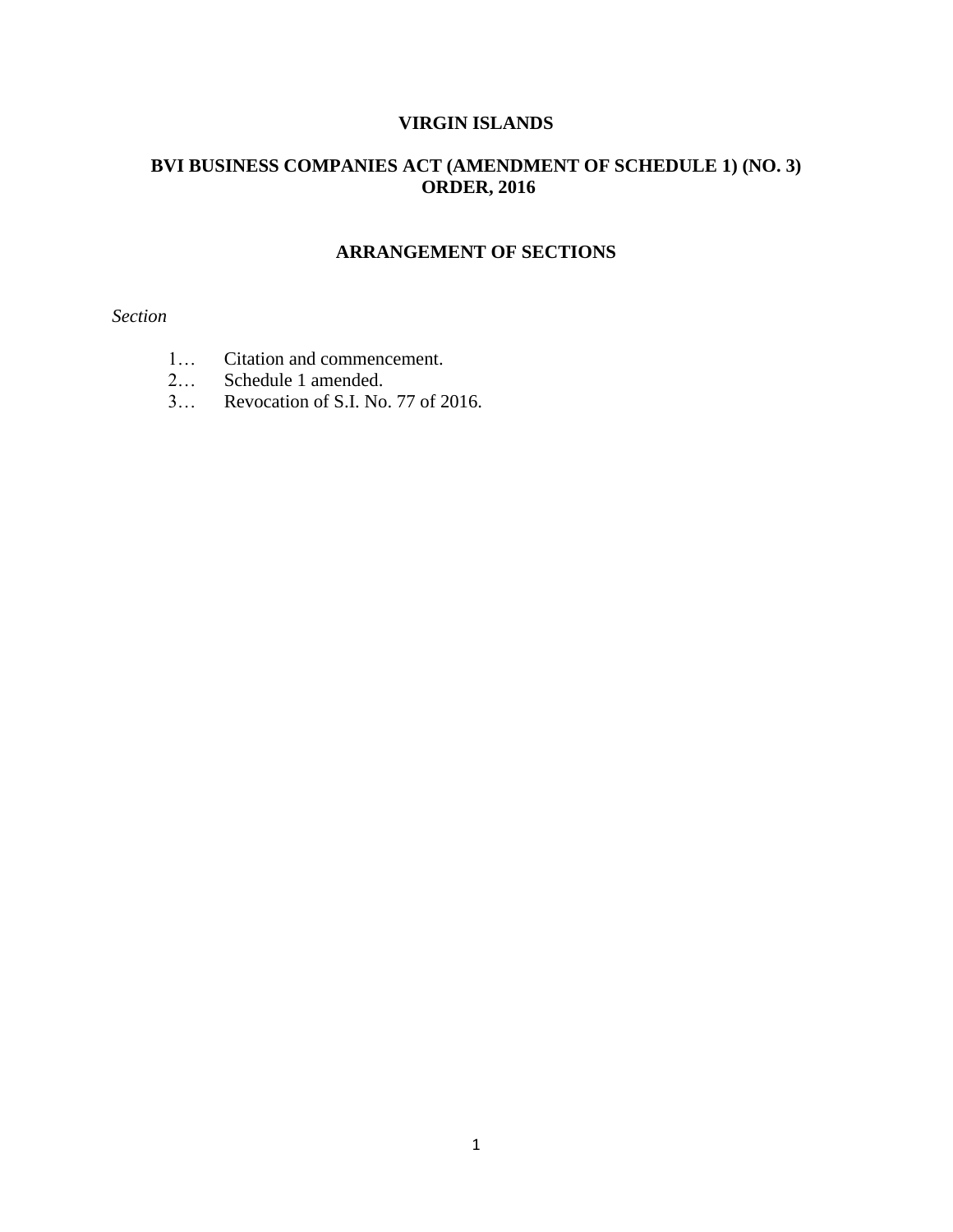## **VIRGIN ISLANDS**

## **STATUTORY INSTRUMENT 2016 NO. 82**

# **BVI BUSINESS COMPANIES ACT, 2004 (No. 16 of 2004)**

### **BVI Business Companies Act (Amendment of Schedule 1) (No. 3) Order, 2016**

[Gazetted  $20^{th}$  December, 2016]

The Cabinet, acting on the advice of the Financial Services Commission pursuant to section 249 (1) of the BVI Business Companies Act, 2004 (No. 16 of 2004), makes the following Order:

**1.** (1) This Order may be cited as the BVI Business Companies Act (Amendment of Schedule 1) (No. 3) Order, 2016. Citation and commencement.

(2) This Order shall come into force on the  $1<sup>st</sup>$  day of July, 2017.

**2.** Schedule 1 of the BVI Business Companies Act, 2004 is amended by replacing Parts I and II with the following: Schedule 1 amended. No. 16 of 2004

# "**SCHEDULE**

[Section 236]

## **FEES and PENALTIES**

## **PART I FEES**

| <b>COLUMN1</b> | <b>COLUMN 2</b>      | Fees $(\$)$ |
|----------------|----------------------|-------------|
| <b>SECTION</b> | <b>NATURE OF FEE</b> |             |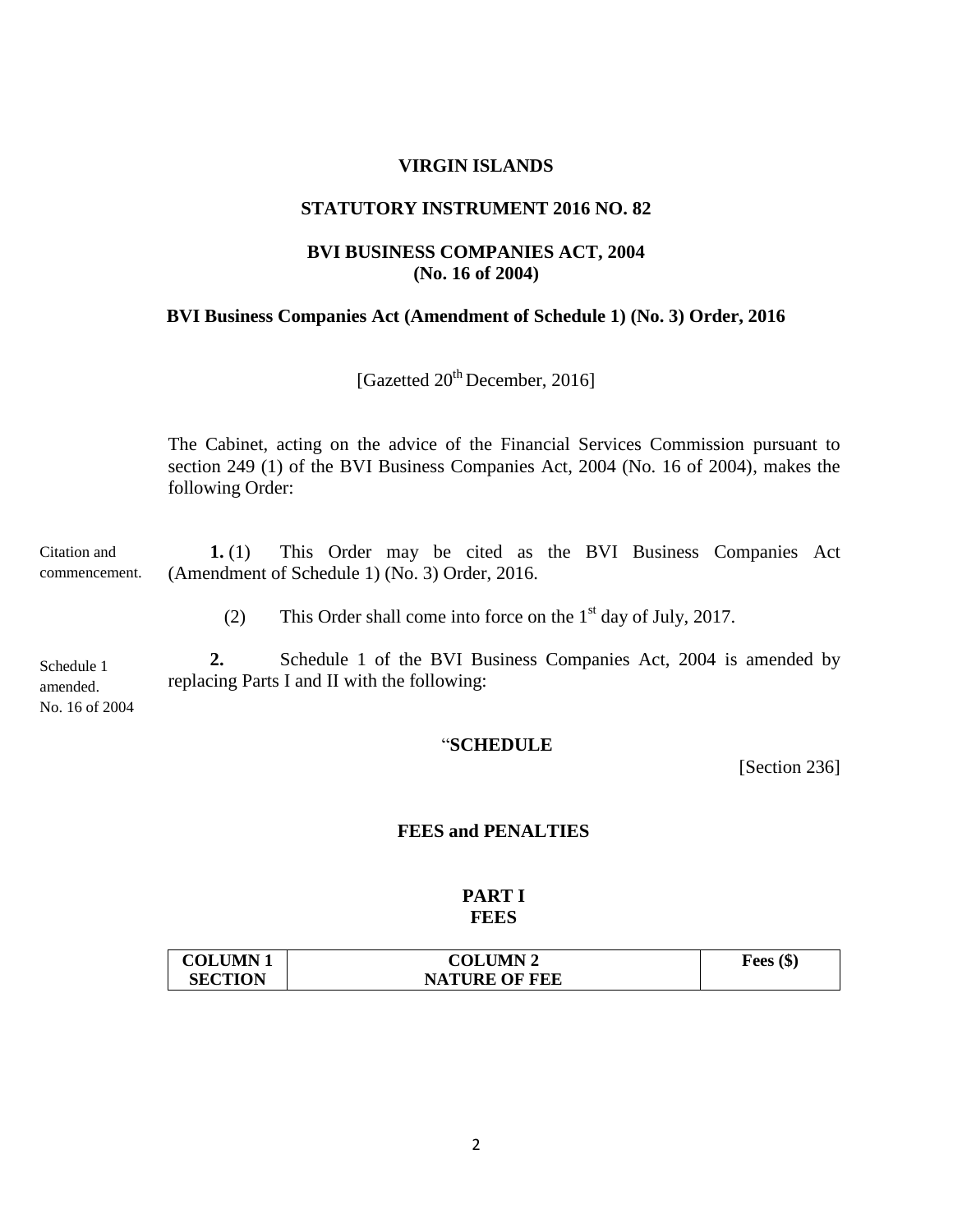| 7(1)  | For the incorporation of                                                                                                                                                                                  |         |
|-------|-----------------------------------------------------------------------------------------------------------------------------------------------------------------------------------------------------------|---------|
|       | (a) a company specified in section $5(a)$ , (c) or (e) that<br>is authorized to issue no more than 50,000 shares                                                                                          | \$450   |
|       | (b) a company specified in section $5(a)$ , (c) or (e) that<br>is authorized to issue more than 50,000 shares                                                                                             | \$1,200 |
|       | (c) company specified in section $5(b)$ or (d)                                                                                                                                                            | \$450   |
|       | (d) a company specified in paragraph (a) or (c) above,<br>the memorandum of which states that it is a private<br>trust company (in place of the fee specified in<br>respect of the relevant paragraph)    | \$1,350 |
|       | (e) a company specified in paragraph (b) above, the<br>memorandum of which states that it is a private<br>trust company (in place of the fee specified in<br>respect of that paragraph)                   | \$2,650 |
|       | (f) a company specified in paragraph (a) and $(c)$<br>above, the memorandum of which states that it is a<br>private trust company (in place of the fee specified<br>in respect of the relevant paragraph) | \$1,350 |
|       | (g) a company specified in paragraph (b) above the<br>memorandum of which states that it is a private<br>trust company (in place of the fee specified)                                                    | \$2,650 |
| 8(1)  | For the incorporation of a company as a restricted<br>purposes company                                                                                                                                    | \$7,500 |
| 13    | For the registration of a notice of amendment of the<br>memorandum or articles or of a restated memorandum or<br>articles                                                                                 |         |
| 13(1) | (a) filed within 30 days after the date of the<br>resolution                                                                                                                                              | \$50    |
| 13(1) | (b) filed more than 30 days but less than 61 days<br>after the date of the resolution                                                                                                                     | \$100   |
| 13(1) | (c) filed more than 60 days but less than 91 days<br>after the date of the resolution                                                                                                                     | \$150   |
|       |                                                                                                                                                                                                           |         |
|       |                                                                                                                                                                                                           |         |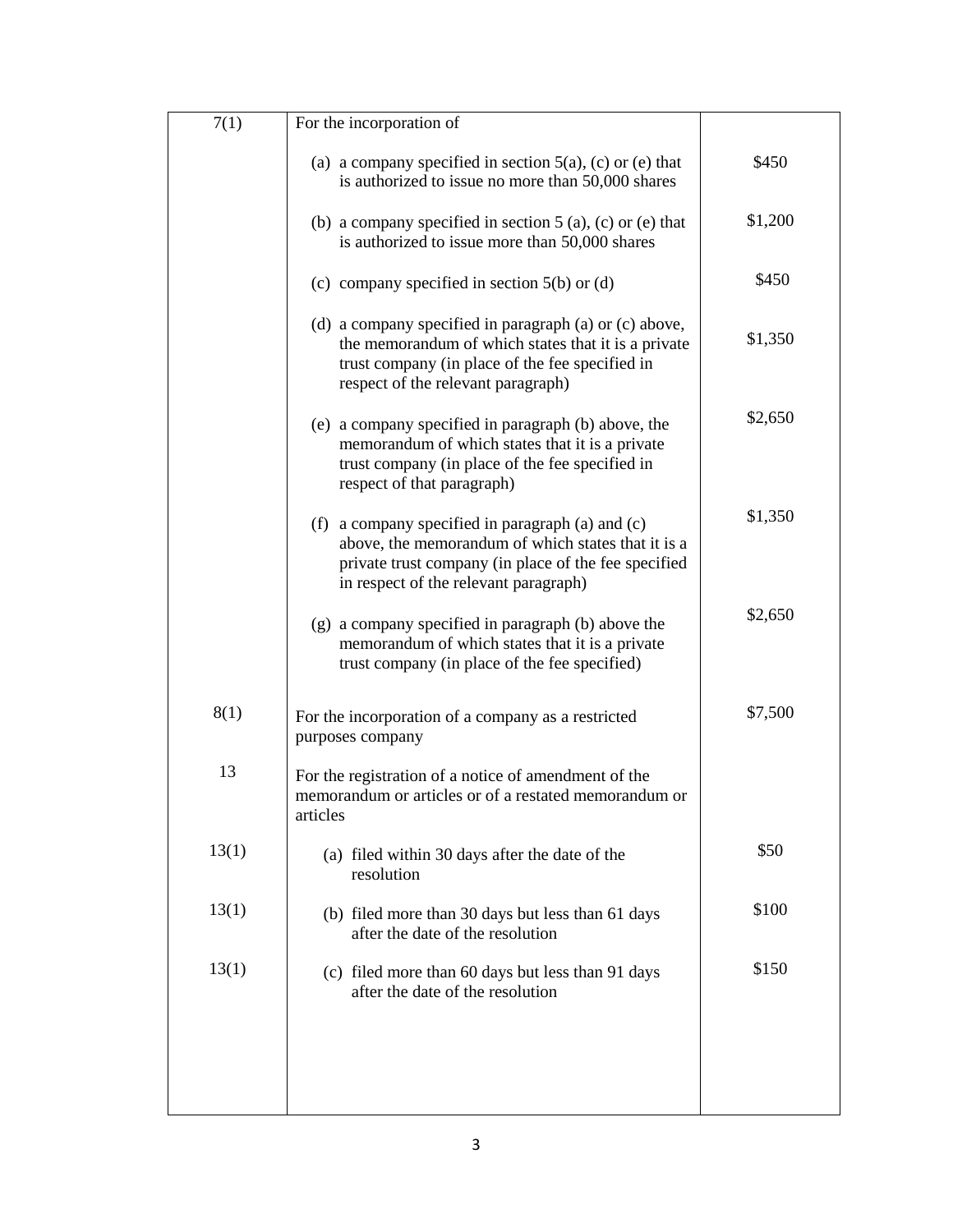| 13(1)    | (d) filed more than 90 days after the date of the<br>resolution                                                                                                                         | \$200 |
|----------|-----------------------------------------------------------------------------------------------------------------------------------------------------------------------------------------|-------|
| 13(5)    | (e) filed pursuant to an order made by the court<br>under section $13(5)$                                                                                                               | \$200 |
| 15       | For the registration of a restated memorandum and/or<br>articles                                                                                                                        | \$50  |
| 18(1)(d) | For an application for consent to use a restricted word or<br>phrase                                                                                                                    | \$200 |
| 20       | For an application to register an additional foreign<br>character name                                                                                                                  | \$50  |
| 20       | For the registration of an additional foreign character<br>name                                                                                                                         | \$50  |
| 20       | For an application to deregister a foreign character name                                                                                                                               | \$50  |
| 20       | For the deregistration of an additional foreign character<br>name                                                                                                                       | \$50  |
| 21(1)    | For an application to change a name or foreign character<br>name                                                                                                                        | \$50  |
| 21(2)    | For the registration to change a name or foreign character<br>name                                                                                                                      | \$50  |
| 21(2)    | For the application for a change of name where the<br>application is to include the abbreviation (PTC)<br>immediately before the ending permitted by section<br>$17(1)(a)$ , (b) or (c) | \$425 |
| 21(2)    | For the issuance of certificate of change of name                                                                                                                                       | \$50  |
| 25       | For the reservation of a name                                                                                                                                                           | \$50  |
| 40       | For filing a notice of change in the number of shares a<br>company is authorized to issue                                                                                               |       |
|          | (a) where the number of shares is increased from<br>50,000 or less to more than 50,000                                                                                                  | \$850 |
|          | (b) in any other case                                                                                                                                                                   | \$250 |
|          |                                                                                                                                                                                         |       |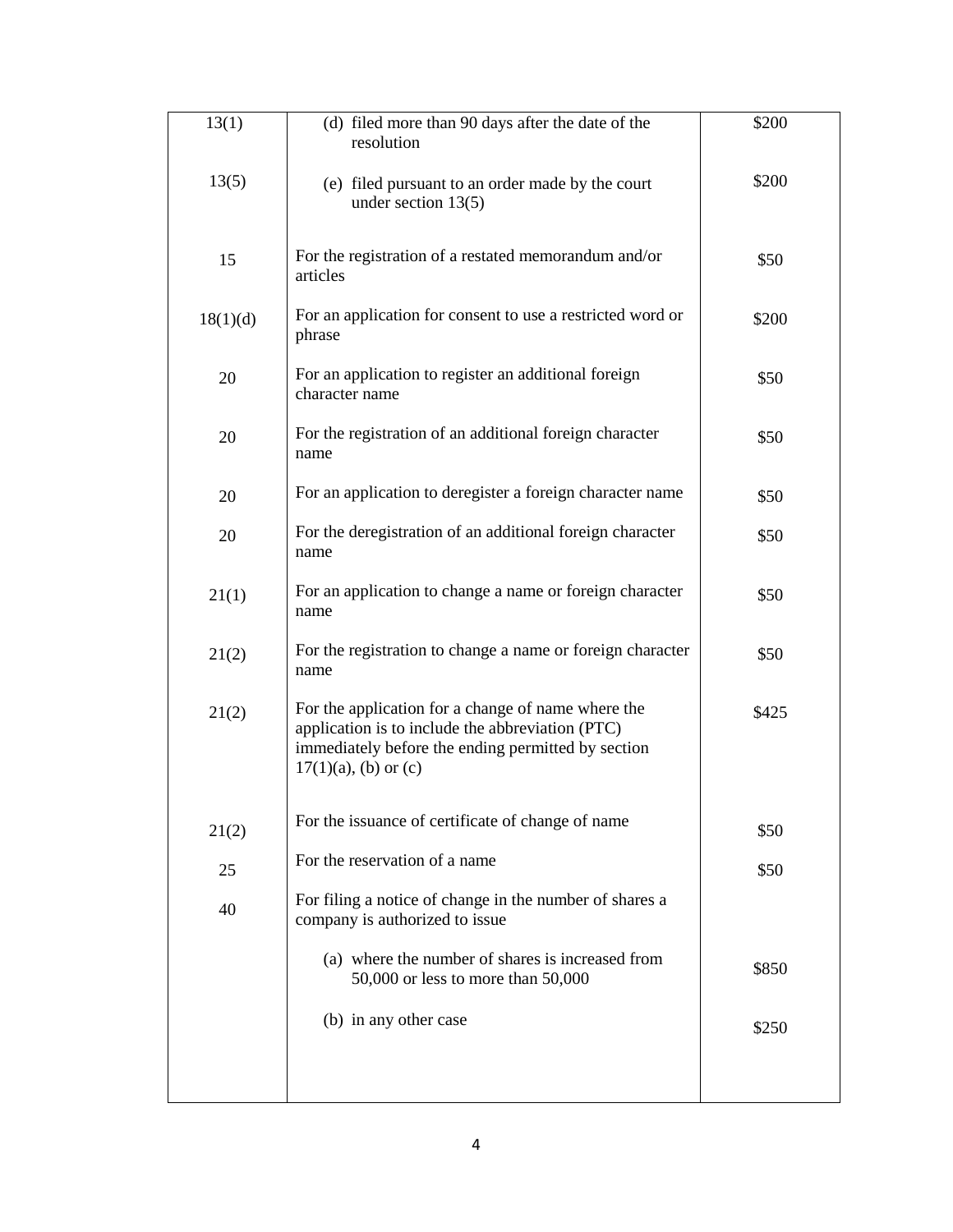| 43A(1)    | For the initial registration by the Registrar of a copy of a<br>register of members                                                        | \$50     |
|-----------|--------------------------------------------------------------------------------------------------------------------------------------------|----------|
| 43A(2)(a) | For the registration of a change in a register of members                                                                                  | \$50     |
| 43A(2)(b) | For the registration of a notice that a company has<br>elected to cease to register a copy of its register of                              | \$50     |
| 91A       | members                                                                                                                                    | \$50     |
| 92A       | For filing a notice of appointment of a registered agent                                                                                   |          |
|           | For filing a notice under subsection $(2)$ in relation to one<br>or more companies, or a combined notice under<br>subsection (4) for $-$   |          |
|           | $1 - 1,000$ companies                                                                                                                      | \$1,000  |
|           | $1,001 - 5,000$ companies                                                                                                                  | \$3,000  |
|           | $5,001 - 10,000$ companies                                                                                                                 | \$4,000  |
|           | $10,001 - 25,000$ companies                                                                                                                | \$5,000  |
|           | $25,001 - 50,000$ companies                                                                                                                | \$6,000  |
|           | $50,001 - 75,000$ companies                                                                                                                | \$7,000  |
|           | $75,001 - 100,000$ companies                                                                                                               | \$8,000  |
|           | 100,001 companies or more                                                                                                                  | \$10,000 |
| 92B       | For filing a notice under subsection $(2)$ in relation to one<br>or more companies, or a combined notice under<br>subsection (4) for $-$   |          |
|           |                                                                                                                                            | \$1,000  |
|           | $1 - 1,000$ companies                                                                                                                      | \$3,000  |
|           | $1,001 - 5,000$ companies<br>$5,001 - 10,000$ companies                                                                                    | \$4,000  |
|           | $10,001 - 25,000$ companies                                                                                                                | \$5,000  |
|           | $25,001 - 50,000$ companies                                                                                                                | \$6,000  |
|           | $50,001 - 75,000$ companies                                                                                                                | \$7,000  |
|           | $75,001 - 100,000$ companies                                                                                                               | \$8,000  |
|           | 100,001 companies or more                                                                                                                  | \$10,000 |
|           |                                                                                                                                            |          |
| 92C       | For filing a notice under subsection $(2)$ in relation to one<br>or more companies, or a combined notice under<br>subsection $(4)$ , for – |          |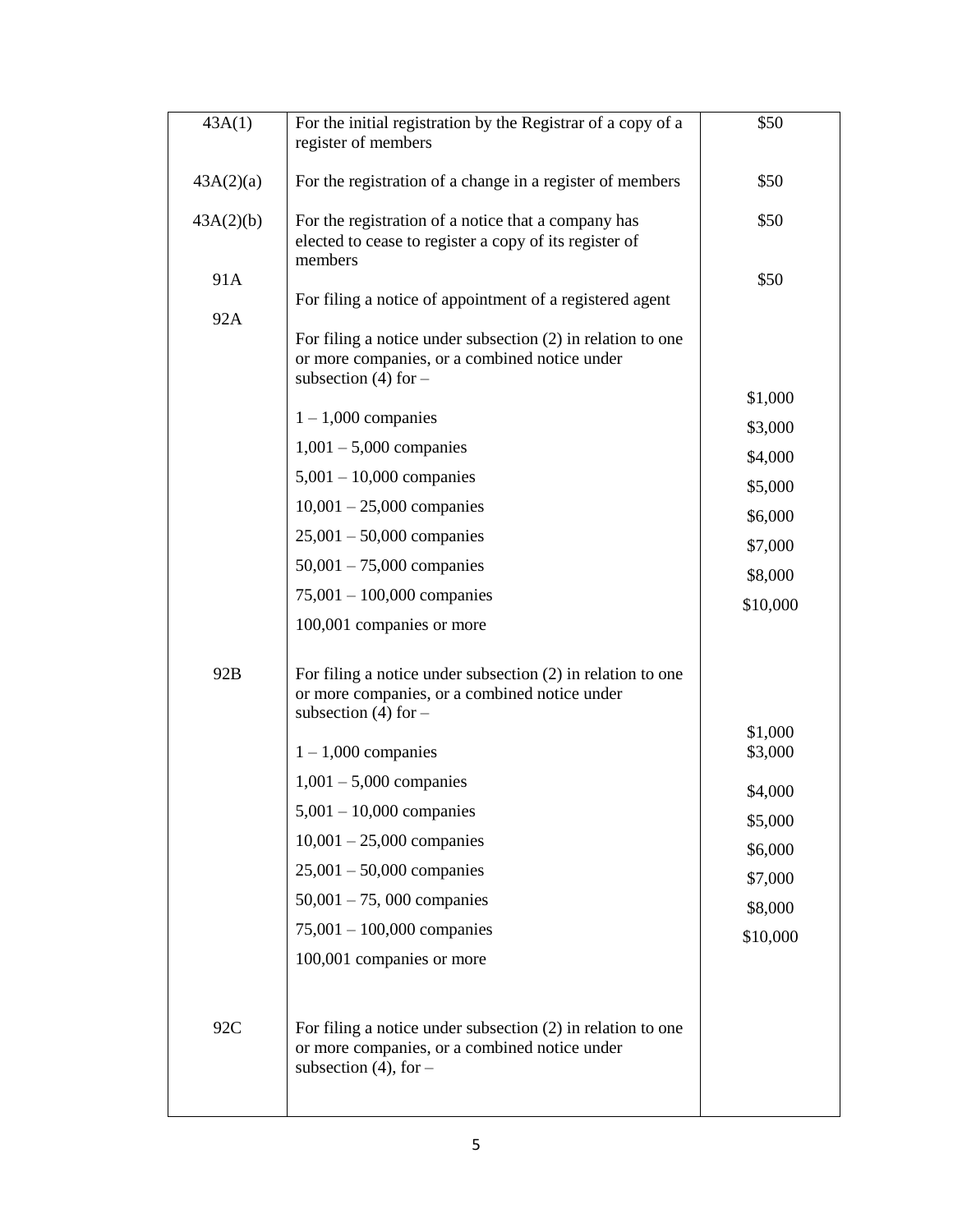|         | $1 - 1,000$ companies                                                                                                                                                                                                                                                                                                   | \$1,000  |
|---------|-------------------------------------------------------------------------------------------------------------------------------------------------------------------------------------------------------------------------------------------------------------------------------------------------------------------------|----------|
|         | $1,001 - 5,000$ companies                                                                                                                                                                                                                                                                                               | \$3,000  |
|         | $5,001 - 10,000$ companies                                                                                                                                                                                                                                                                                              | \$4,000  |
|         | $10,001 - 25,000$ companies                                                                                                                                                                                                                                                                                             | \$5,000  |
|         | $25,001 - 50,000$ companies                                                                                                                                                                                                                                                                                             | \$6,000  |
|         | $50,001 - 75,000$ companies                                                                                                                                                                                                                                                                                             | \$7,000  |
|         | $75,001 - 100,000$ companies                                                                                                                                                                                                                                                                                            | \$8,000  |
|         | 100,001 companies or more                                                                                                                                                                                                                                                                                               | \$10,000 |
| 118B(1) | For the initial registration by the Registrar of a copy of a<br>register of directors                                                                                                                                                                                                                                   | \$0      |
| 118B(3) | For the registration of a change in a register of directors                                                                                                                                                                                                                                                             | \$75     |
| 118B(6) | (a) For the registration by the Registrar on or before<br>$31st$ December, 2016 of a copy of a register of<br>directors of an existing company, including a<br>struck-off company that is restored to the register<br>within that period                                                                                | \$0      |
|         | (b) For the registration by the Registrar on or before<br>$31st$ March 2017 or if an extension is granted, on<br>or before the end of the period of extension, of a<br>copy of a register of directors of an existing<br>company, including a struck-off company that is<br>restored to the register within that period | \$25     |
|         | (c) For the registration by the Registrar after $31st$<br>March, 2017 of a copy of a register of directors<br>of an existing company, including a struck-off<br>company that is restored to the register after that<br>date                                                                                             | \$50     |
| 118C    | For filing annual return by unlimited company not<br>authorised to issue shares                                                                                                                                                                                                                                         | \$50     |
| 163(4)  | For the registration of charge                                                                                                                                                                                                                                                                                          | \$200    |
| 164(3)  | For the registration of a variation of a registered charge                                                                                                                                                                                                                                                              | \$100    |
| 165(3)  | For the registration of a notice that a registered charge<br>has ceased to affect property of a company                                                                                                                                                                                                                 | \$100    |
|         |                                                                                                                                                                                                                                                                                                                         |          |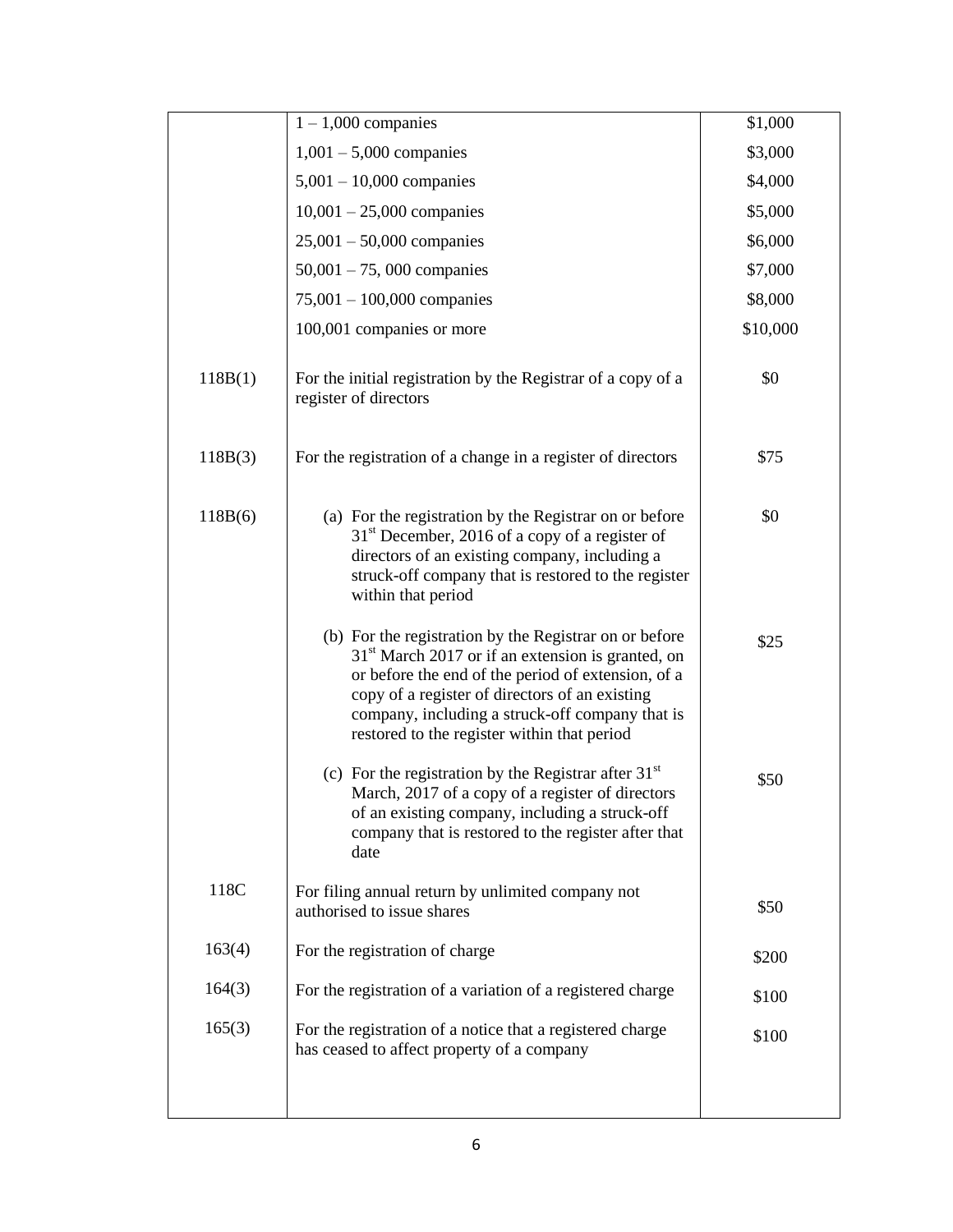|                        | For the registration of articles of merger or consolidation                                                                                                                                          |         |
|------------------------|------------------------------------------------------------------------------------------------------------------------------------------------------------------------------------------------------|---------|
| $171(3)$ and<br>172(7) | (a) where, the consolidated or surviving company is<br>a company specified in section $5(a)$ , (c) or (e)<br>authorized to issue no more than 50,000 shares                                          | \$1,400 |
| 171(3)                 | (b) where, in the case of a consolidation, the<br>consolidated company is a company specified in<br>section $5(a)$ , (c) or (e) that is authorized to issue<br>more than 50,000 shares               | \$2,000 |
| $171(3)$ and<br>172(7) | (c) where, in the case of a merger, the surviving<br>company is a company specified in section 5(a),<br>(c) or (e) that, as a result of the merger is<br>authorized to issue more than 50,000 shares | \$2,000 |
| $171(3)$ and<br>172(7) | (d) where the consolidated or surviving company is a<br>company specified in section $5(b)$ or $(d)$                                                                                                 | \$1,400 |
| 174(2)(b)              | For filing documents specified where surviving company<br>or consolidated company is to be incorporated outside the<br>virgin islands                                                                | \$1,000 |
| 177(8)                 | For the registration of articles of arrangement -                                                                                                                                                    |         |
|                        | (a) in the case of a company specified in section<br>$5(a)$ , (c) or (e) authorised to issue no more than<br>50,000 shares                                                                           | \$1,400 |
|                        | (b) in the case of a company specified in section<br>$5(a)$ , (c) or (e) authorised to issue more than<br>50,000 shares                                                                              | \$2,000 |
|                        | (c) in the case of a company specified in section $5(b)$<br>or $(d)$                                                                                                                                 | \$1,400 |
| 179A(4)                | For filing a copy of a Court order                                                                                                                                                                   | \$2,500 |
| 182(1)                 | For the continuation of a company as -                                                                                                                                                               |         |
|                        | (a) a company specified in section $5(a)$ , (c) or (e)<br>authorized to issue no more than 50,000 shares                                                                                             | \$1,000 |
|                        | (b) a company specified in section $5(a)$ , (c) or (e)<br>authorized to issue more than 50,000 shares                                                                                                | \$1,500 |
|                        | (c) a company specified in section $5(b)$ or (d)                                                                                                                                                     | \$1,000 |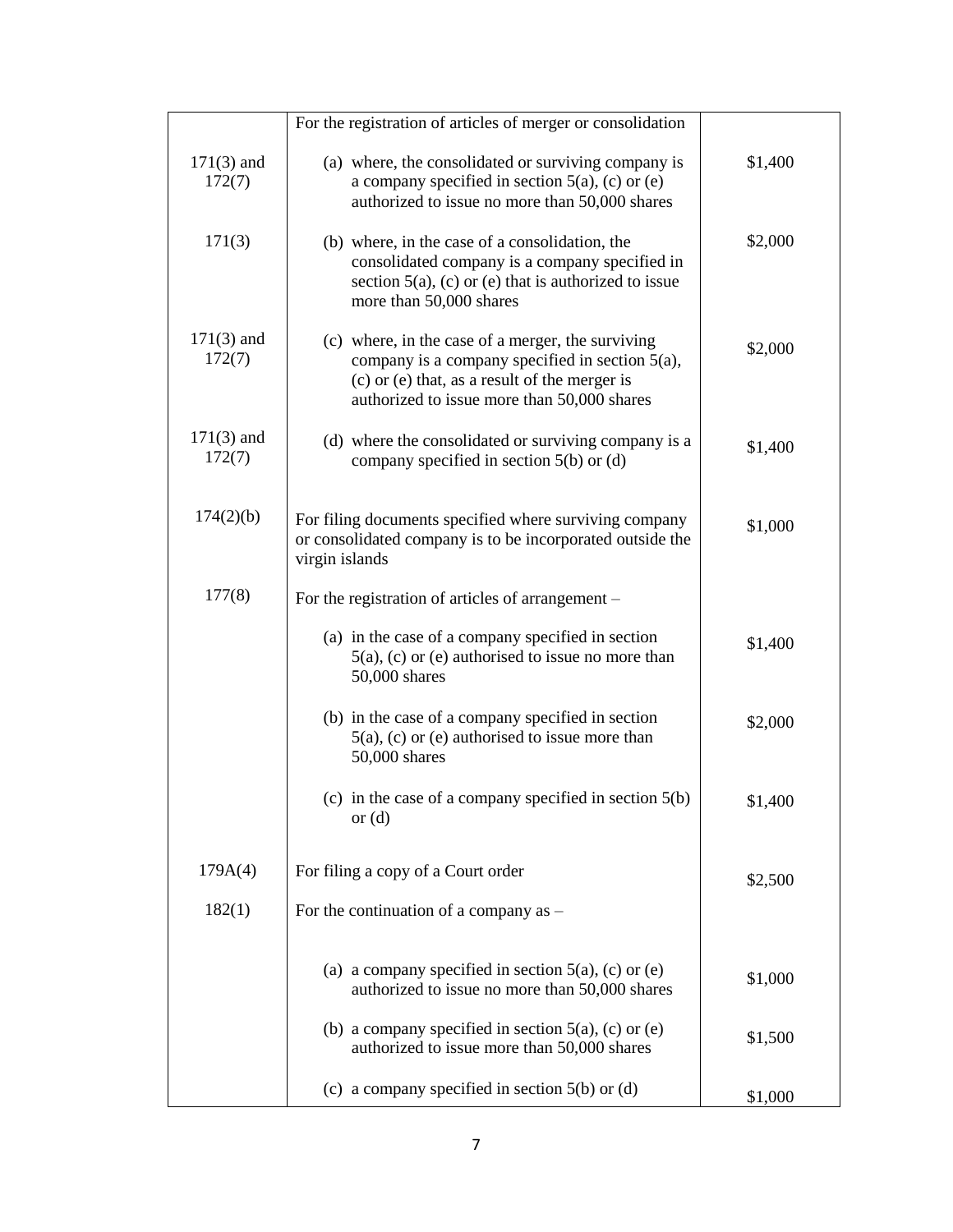| 184(3) | For the registration of a notice of continuation out of the<br>Virgin Islands                                                                                 | \$1,100 |
|--------|---------------------------------------------------------------------------------------------------------------------------------------------------------------|---------|
| 187    | For the registration of a company as a foreign company<br>carrying on business in the Virgin Islands                                                          | \$400   |
| 188    | For the registration of a change of particulars of foreign<br>company                                                                                         | \$50    |
| 192(1) | For filing annual return by foreign company                                                                                                                   | \$50    |
| 204    | For the registration of a notice of appointment of<br>voluntary liquidator                                                                                    | \$150   |
| 207A   | For the registration of a Court order terminating a<br>voluntary liquidation                                                                                  | \$200   |
| 208    | For the issue of a certificate of dissolution                                                                                                                 | \$100   |
| 217    | For the restoration of the name of a company to the<br>Register by the Registrar                                                                              |         |
|        | (a) if the application for the restoration is made 6<br>months or less after the date that the name of the<br>company was struck from the Register            | \$500   |
|        | (b) if the application for restoration is made more<br>than 6 months after the date that the name of the<br>company was struck from the Register              | \$1,500 |
| 218B   | For the restoration of the name of a company to the<br>register pursuant to an order of the Court and issuing a<br>certificate of restoration to the Register | \$2,500 |
| 233    | For inspecting the records on the Register of Companies<br>relating to a company or on the Register of Foreign<br>Companies relating to a foreign company -   |         |
|        | (a) where the inspection takes place at the office of<br>the Registrar, whether the inspection is of<br>electronic or paper records                           | \$30    |
|        | (b) in any other case                                                                                                                                         | \$30    |
|        | For inspecting the Register of Charges                                                                                                                        | \$30    |
| 235    | For a certificate of good standing                                                                                                                            | \$50    |
|        |                                                                                                                                                               |         |
|        |                                                                                                                                                               |         |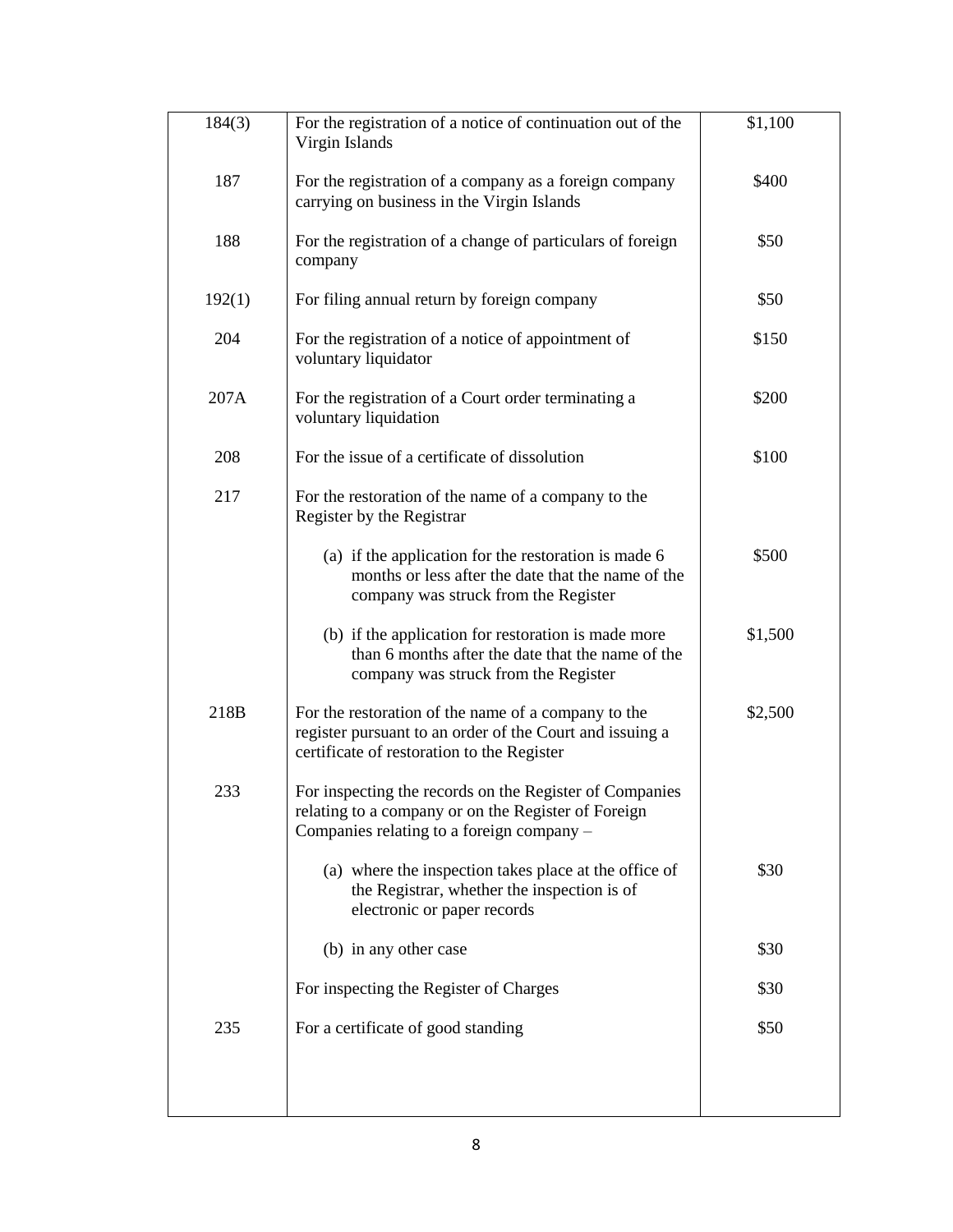| 235A | For issuing a certificate confirming information on the<br>Register in relation to a company or the status of a<br>company                                                                                  | \$75    |
|------|-------------------------------------------------------------------------------------------------------------------------------------------------------------------------------------------------------------|---------|
| 236  | Annual fee, payable on the date specified in Part III of<br>this Schedule, for a company which, on the date that the<br>fee is due, is $-$                                                                  |         |
|      | (a) a company specified in section $5(a)$ , (c) or (e)<br>authorised to issue no more than 50,000 shares                                                                                                    | \$450   |
|      | (b) a company specified in section $5(a)$ , (c) or (e)<br>authorised to issue more than 50,000 shares                                                                                                       | \$1,200 |
|      | (c) a company specified in section $5(b)$ or (d)                                                                                                                                                            | \$450   |
|      | (d) a company specified in paragraph (a) or $(c)$<br>above, the memorandum of which states that it is<br>a private trust company (in place of the fee<br>specified in respect of the relevant paragraph)    | \$7,500 |
|      | (e) a company specified in paragraph (b) above, the<br>memorandum of which states that it is a private<br>trust company (in place of the fee specified in<br>respect of that paragraph)                     | \$2,650 |
|      | (f) a company specified in paragraph $(a)$ and $(c)$<br>above, the memorandum of which states that it is<br>a private trust company (in place of the fee<br>specified in respect of the relevant paragraph) | 1,350   |
|      | (g) a company specified in paragraph (b) above the<br>memorandum of which states that it is a private<br>trust company (in place of the fee specified)                                                      | \$2,650 |
|      | (h) a restricted purposes company                                                                                                                                                                           | \$7,500 |
|      | For the registration of any document required or<br>permitted to be registered under this Act for which a<br>charge is not specified above.                                                                 | \$100   |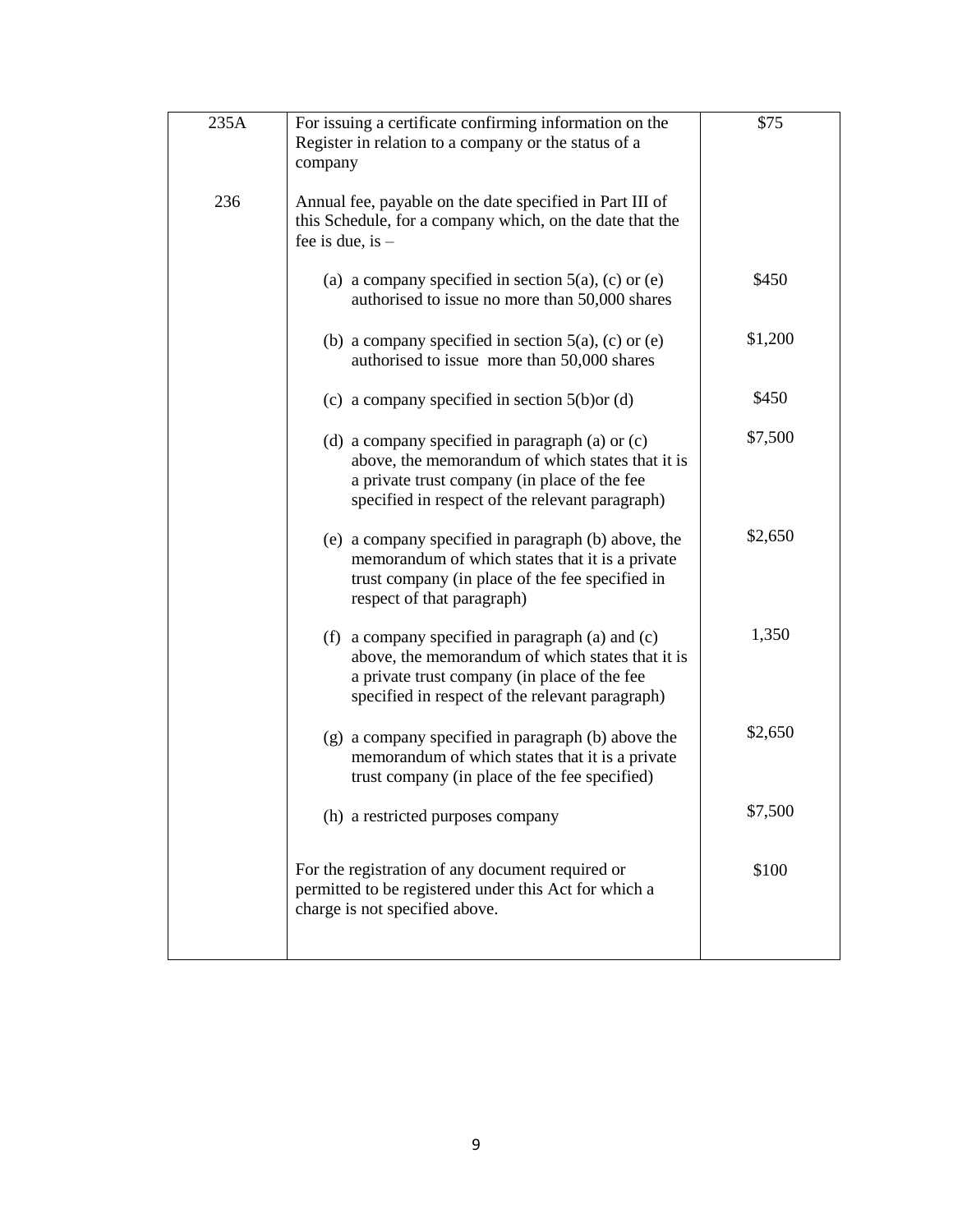### **PART II**

#### **PENALTIES**

#### **Penalties payable by company for late payment of annual fee**

- **1.** If a company fails to pay the annual fee payable under Part I of this Schedule or under paragraph 31 or 48 of Schedule 2 on or before the date on which the annual fee is due, it shall, in addition to the annual fee, be liable to pay a penalty calculated as follows –
	- (a) If the fee is paid before the expiration of 2 months after the date when the fee is due, the penalty payable shall be equal to 10% of the annual fee due; or
	- (b) If the fee is paid on or after the expiration of 2 months after the date when the fee is due, the penalty payable shall be equal to 50% of the annual fee due.

#### **Penalty payable by foreign company for late payment of annual fee**

- **2.** If a foreign company fails to pay the annual fee payable under Part I of this schedule on or before 31 March in any year it shall, in addition to the annual fee, be able to pay a penalty calculated as follows –
	- (a) If the fee is paid on or before 31 May in the year, the penalty payable shall be \$30; or
	- (b) If the fee is paid on or after 1 June in that year, the penalty payable shall be \$150.

#### **Penalty for failure to file copy of register of directors**

- **2A.** (1) Where a company fails to comply with section 118B, the following penalties shall apply
	- (a) for failure to file a copy of a register of directors within the specified \$100 period
	- (b) for failure to file changes in particulars in a register of directors within the \$100 specified period
	- (c) where an existing company fails to file a copy of its register of directors on or before 31<sup>st</sup> March, 2017 or, if an extension had been granted, on or before the end of the period of extension, the following penalties shall apply
		- (i) for the first month or part thereof after  $31<sup>st</sup>$  March, 2017 or extension \$300
		- (ii) for the next 3 months or part thereof after the period specified in \$500 sub-paragraph (i) or extension
		- (iii) for the next 3 months or part thereof after the period specified in \$750 sub-paragraph (ii) or extension